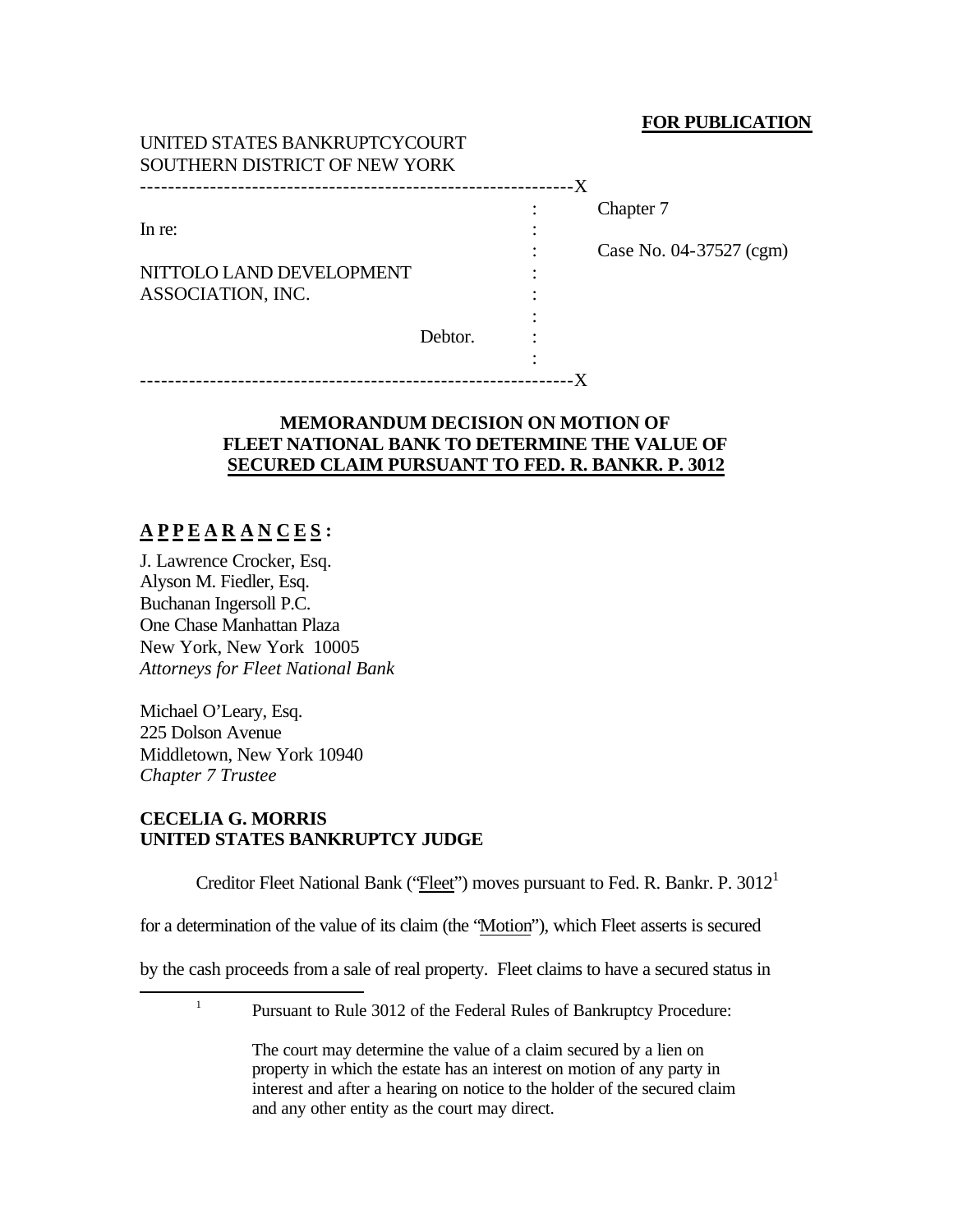the proceeds pursuant to a financing statement filed on May 17, 2001 pursuant to Article 9 of New York's Uniform Commercial Code ("UCC"). In the financing statement Fleet claims a security interest in, among other things, the Debtor's "accounts" and "general intangibles". Under the unusual circumstances of this case, Fleet does hold a secured claim in cash proceeds from the pre-petition sale of the Debtor's real property, provided that Fleet can demonstrate that it properly executed its financing statement under UCC § 9-503(a) and 9-506.

## **Background**

The facts in this case begin not with the commencement of this Debtor's case on October 9, 2004 but with the case filed by the owners of this entity, Neil and Lorianne Nittolo, on April 1, 2003 (Case No. 03-35756; hereafter, the "Personal Bankruptcy Case"). In the Personal Bankruptcy Case, Neil and Lorianne Nittolo disclosed their joint ownership of this Debtor. On January 12, 2004, Paul Banner, the Chapter 7 trustee in the Personal Bankruptcy Case filed a notice of intended sale of property located at 108 Ice Pond Road in Southeast, New York (the "Southeast Property"). The Southeast Property was not listed in the schedules of the Personal Bankruptcy Case. On April 8, 2004 Mr. Banner filed a Trustee's Report of Sale confirming that the Southeast Property had been sold to the highest bidder, William J. Ford, for \$215,000. Mr. Banner indicated that the Southeast Property was valued at \$235,000 based on an appraisal dated July 17, 2003. Having accomplished the sale in the Personal Bankruptcy Case, Mr. Banner intended to distribute the proceeds to the unsecured creditors of Neil and Lorianne Nittolo. At that point, Fleet explains that it:

objected to the proposed distribution because (i) the proceeds could not be distributed through the individual bankruptcies because they were the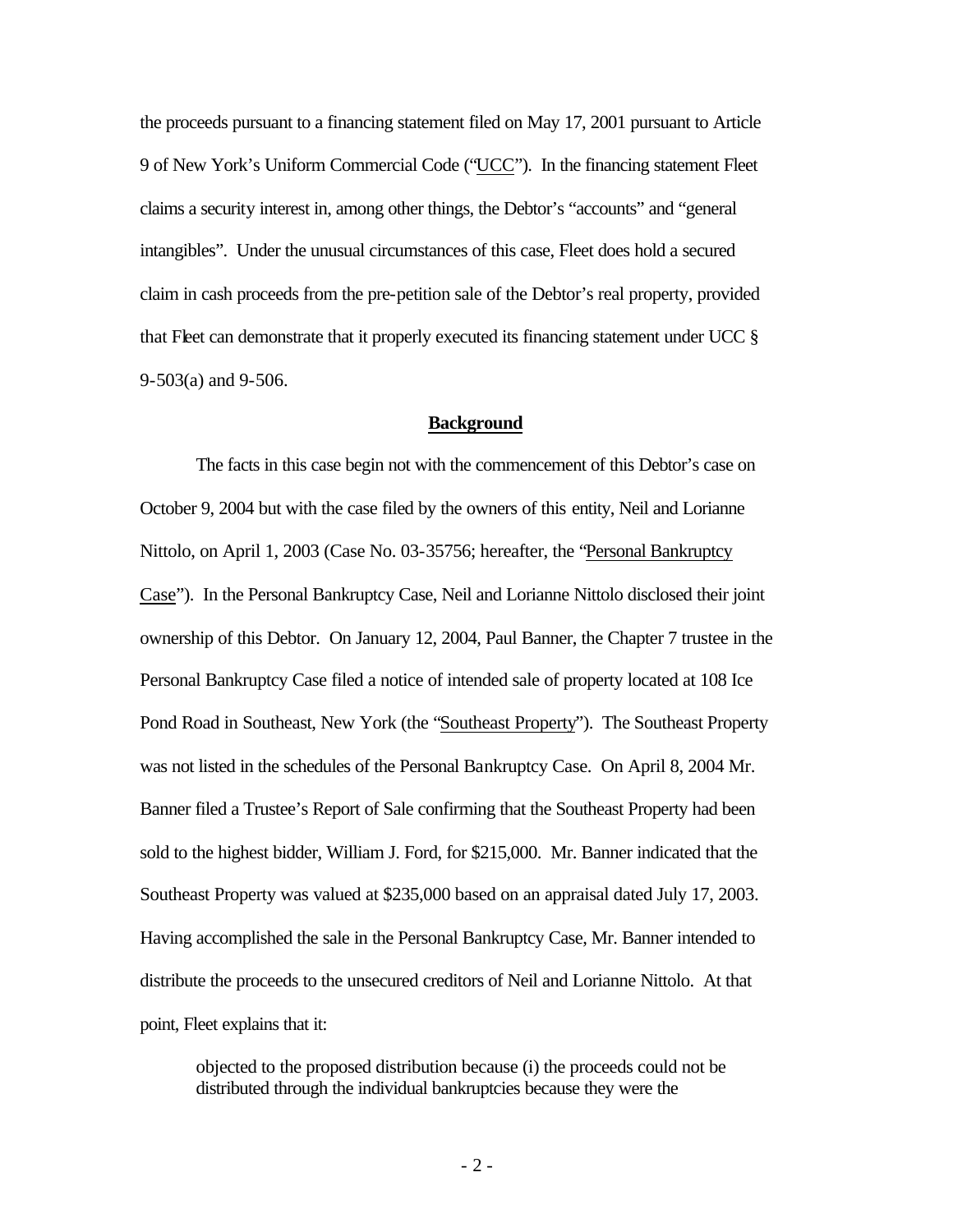property of the corporate Debtor herein, and (ii) the proceeds should have been surrendered to Fleet pursuant to its blanket security interest in all corporate assets. Fleet's secured status in debtor's contract rights and general intangibles encompasses the proceeds of the Trustee's sale of [the Southeast Property].

Motion at ¶6.

Mr. Banner responded to Fleet's objection to distribution of the proceeds from the Southeast Property in the Personal Bankruptcy Case by causing a Chapter 7 petition to be filed on behalf of this Debtor on October 9, 2004.<sup>2</sup> Michael O'Leary was appointed as the trustee (the "Chapter 7 Trustee") in this case. In the petition filed by Mr. Banner on behalf of this Debtor, Schedule B, item 2 lists the following: "Bank of New York (Trustee's account in the name of Neil & Lorianne Nittolo) from proceeds of sale of the debtor real estate" (hereafter, the "Proceeds"). The value of the Proceeds is listed as \$30,413.32. Fleet was listed on Schedule F as an unsecured creditor with a \$110,000 claim arising from a "small business loan."

Fleet filed a proof of claim in this case for \$121,264.42 and asserts that the \$30,413.32 held by the Trustee is secured pursuant to a promissory note and line of credit agreement, each dated May 2, 2001. Article VI of the line of credit agreement granted Fleet a security interest in the Debtor's "Accounts, Books/Records, Chattel, Documents, Equipment, Fixtures, Instruments, General Intangibles, Inventory, Securities, Machinery, Furniture [and] Contract Rights". On May 17, 2001, Fleet filed a UCC financing statement in New York under the name of "Nittolo Land Development Associates, Inc.," a name at variance with the Debtor's name in this petition, Nittolo Land Development Association, Inc. In Exhibit A to the financing statement Fleet claimed:

 $\sqrt{2}$ 

Mr. Banner had this authority as the trustee of the sole shareholders of the Debtor.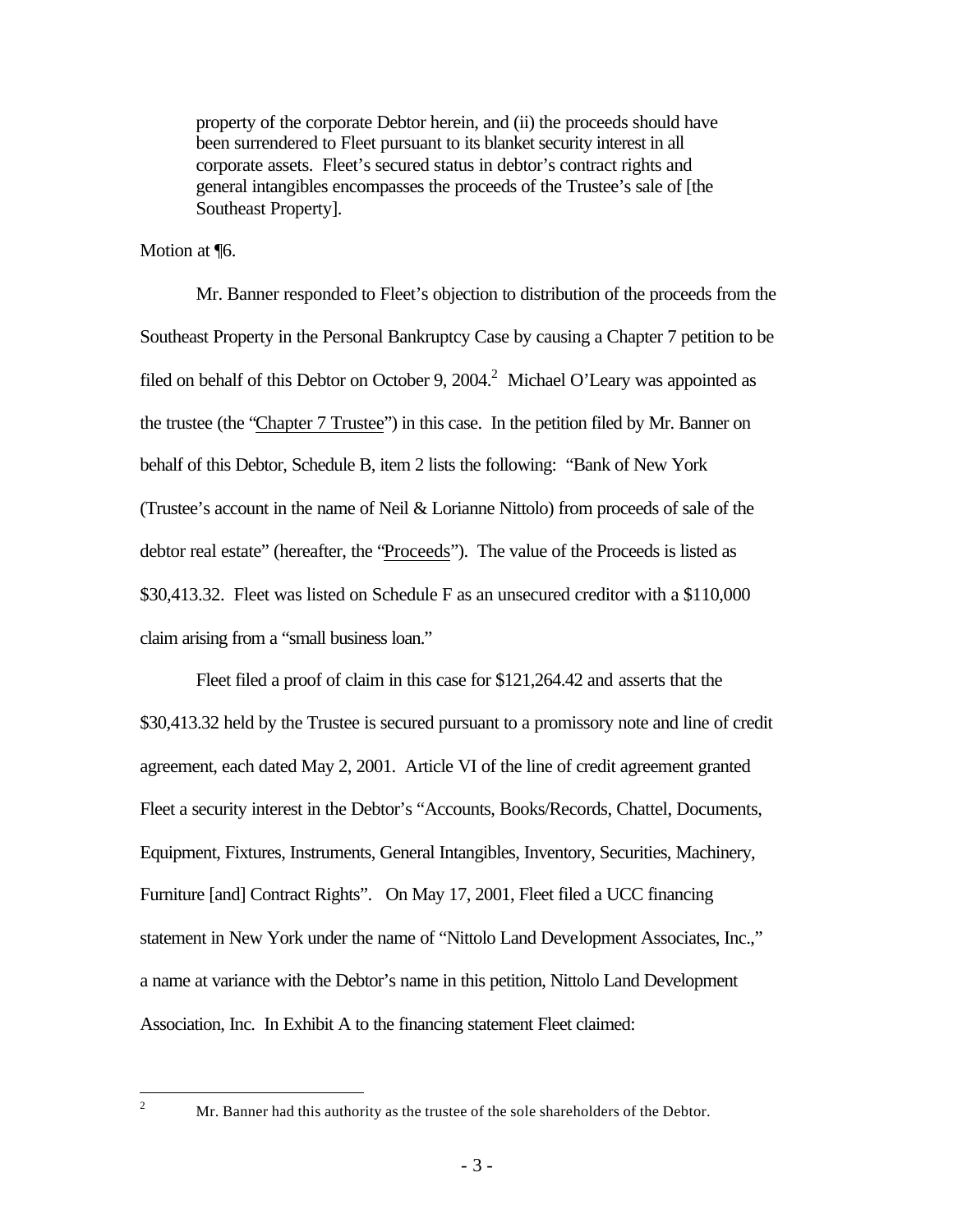A continuing security interest in all accounts and account receivable, contracts, contract rights, general intangibles, instruments, documents, chattel paper, all obligations, in whatever form, owing to the Debtor, and all rights in the merchandise or services which gave rise to any of the foregoing, whether now existing or hereafter arising, now or hereafter received by or belonging or owing to Debtor, and in the proceeds thereof, and in all goods including a) all inventory, including raw materials, work in process, and other tangible personal property held for sale or lease or furnished or to be furnished under contracts or service or used or consumed in Debtor's business, wherever located, whether now existing or hereafter arising, now or hereafter received by or belonging to Debtor, and in the proceeds and products thereof; and b) all machinery, equipment, furnishings, fixtures, and other tangible personal property (with all accessions thereto) used or bought for the use primarily in business, wherever located, whether now existing or hereafter arising, now or hereafter received by or belonging to Debtor, used in the proceeds and products thereof, including without limitation tax refunds and insurance proceeds on any of the foregoing.

In the Motion, Fleet argues that the Proceeds constitute an "account" or "general

intangible" covered by its security interest.

The Chapter 7 Trustee takes no position on the Motion but calls the Court's

attention to the facts:

- The name on Fleet's financing statement is not identical to the Debtor's name.
- Fleet's interest in the Proceeds, if any, does not appear to constitute a "general intangible".
- As the Debtor was not a party to the sale of the Southeast Property, the Debtor had no "contract rights" to which Fleet's lien could have attached.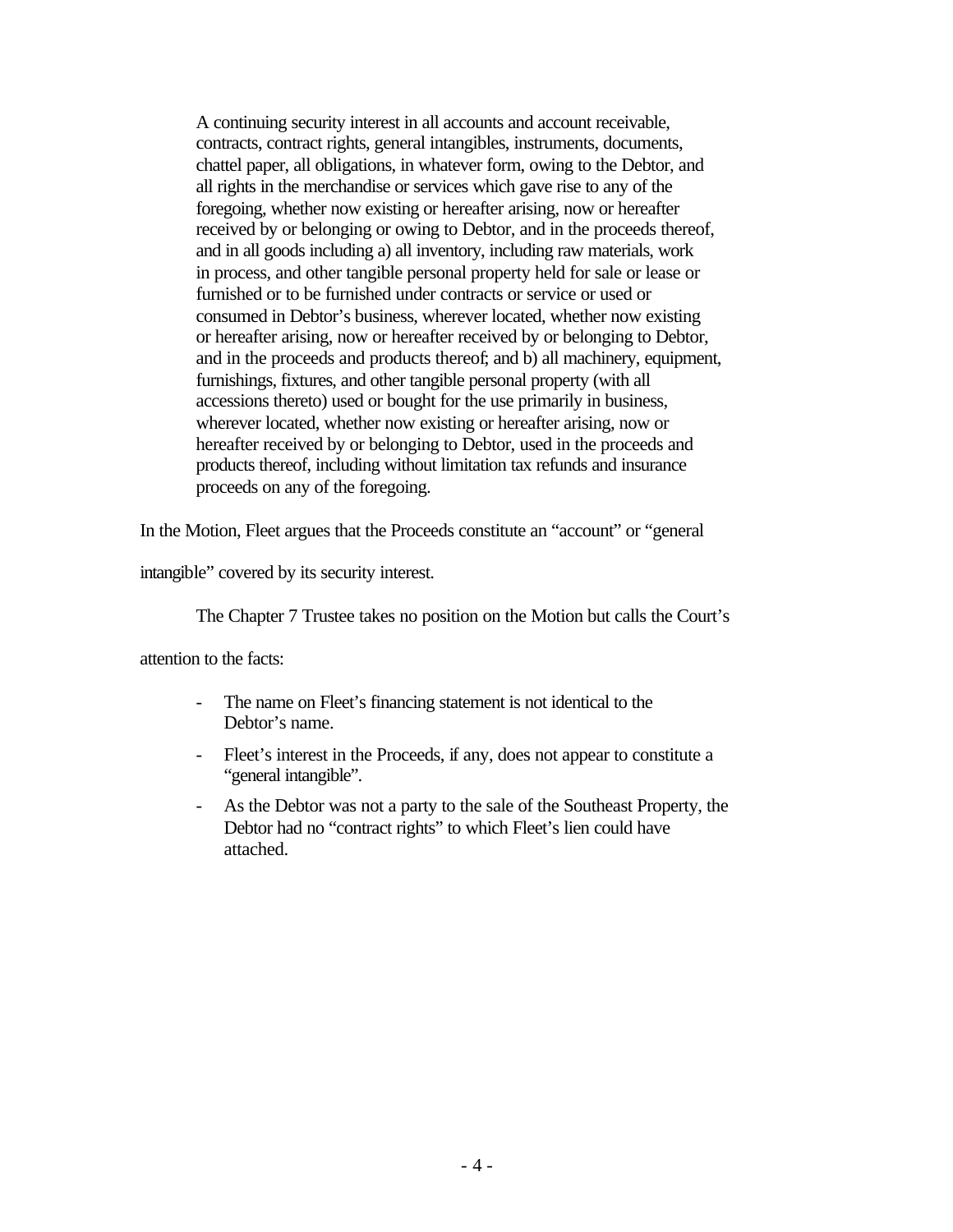#### **DISCUSSION**

Fleet did not submit a memorandum of law as part of its two-page Motion. Other than citing with no discussion two cases from 1984 and 1980, law that has been superseded, Fleet did not provide the Court with any guide to the labyrinth of issues that arise from Fleet's claim that UCC Article 9 applies to its security interest. For example: Which version of UCC Article 9 applies to Fleet's security interest? Does Fleet's security interest in "accounts" and "general intangibles" extend to the cash proceeds held by the Chapter 7 Trustee? Did Fleet properly perfect its security interest by filing its financing statement in a manner that provided sufficient notice of the security interest?

## **Revised Article 9 Applies**

 $\overline{a}$ 

Revised Article 9 became effective in New York on July 1, 2005. *See* UCC § 9- 701. According to UCC § 9-702, "Revised Article 9 applies to a transaction or lien within its scope, even if the transaction or lien was entered into or created before Revised Article 9 takes effect." *See also* UCC § 9-702, comment 1 ("secured transactions entered into under former Article 9 must be terminated, completed, consummated, and enforced under this Article"). Thus, although the security agreement and financing statements were executed prior to the effective date of Revised Article 9, Revised Article 9 applies to Fleet's security interest.<sup>3</sup> Unless otherwise noted, all references to UCC Article 9 in

<sup>3</sup> It follows that Fleet's reliance on *In re D.J. Maltese, Inc.*, 42 B.R. 589 (Bankr. E.D. Mich. 1984) is misplaced. That case held that under Former Article 9, the right to payment for the pre-petition sale of real property was not an account, but that the debtor had a "contract right" within the definition of "general intangibles". *Id.* at 592. If Former Article 9 applied to this case, the result would probably have been different from that in *Maltese* because the Debtor in this case was not a party to the contract of sale. The contract of sale was between Mr. Banner (as trustee in the Personal Bankruptcy Case) and the purchaser of the Southeast Property. The Debtor probably did not have any "contract right" to which Fleet's security interest could have applied.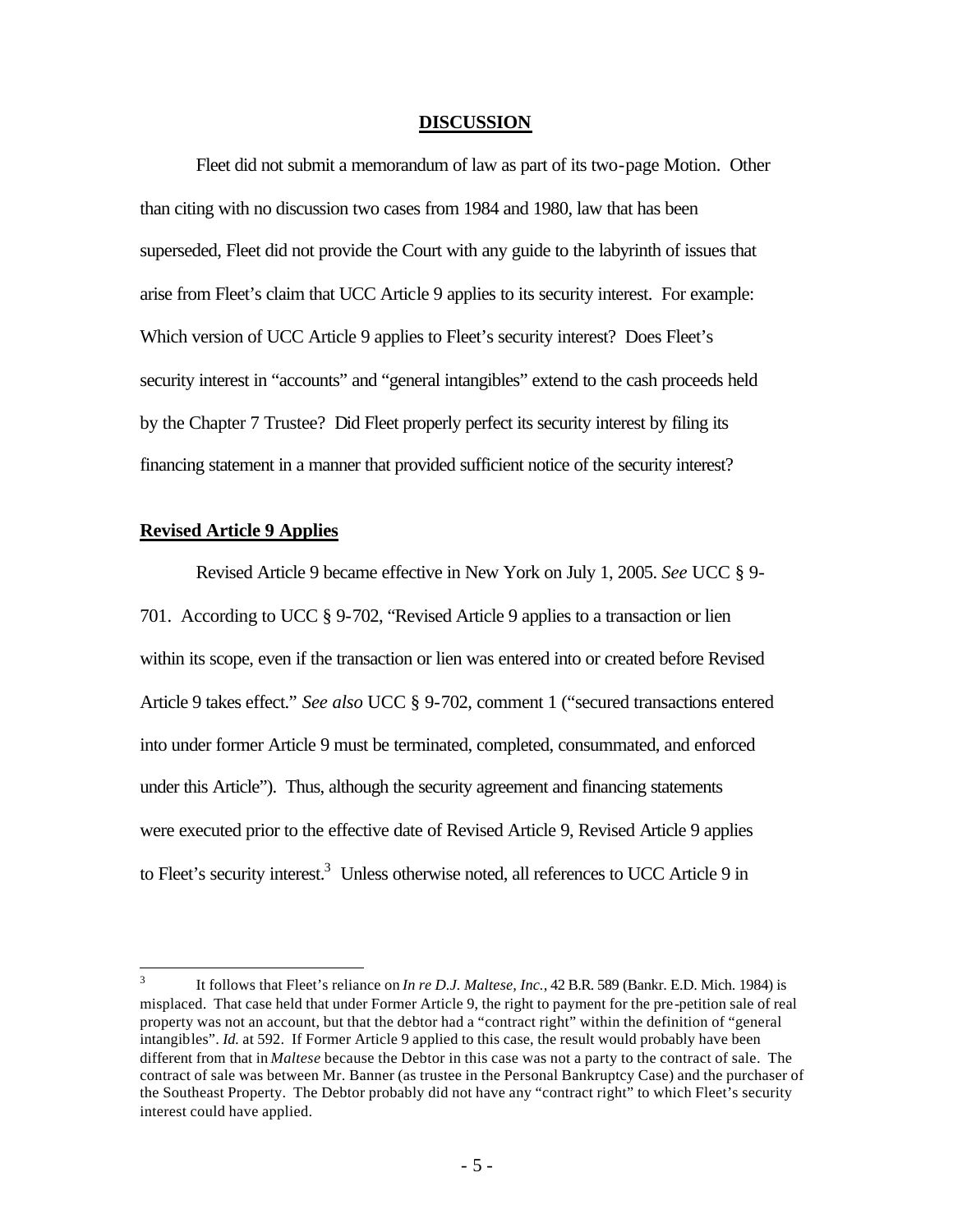this opinion are to Revised Article 9 as adopted in New York; references to Article 9 prior to the adoption of Revised Article 9 will be prefaced as "Former Article 9."

#### **The Proceeds Constitute an "Account"**

The parties agree that Fleet had no lien in the Southeast Property prior to the sale. In any event, UCC Article 9 does not apply to "the creation or transfer of an interest in or lien on real property". UCC § 9-109(d)(11). Fleet claims that upon the sale of the Southeast Property, an "account" was created, and that Fleet's security interest extended to the account. UCC § 9-102(a)(2) defines "Account" to include: "a right to payment of a monetary obligation, whether or not earned by performance, (i) for property that has been or is to be sold, leased, licensed, assigned, or otherwise disposed of . . . ." Although Former Article 9 restricted the definition of account to "any right to payment for goods sold or leased or for services rendered" (*see* Former Article 9-106), Revised Article 9 expanded the definition to a right to payment of proceeds from the sale of real property where the real property "has been or is to be sold".

Thus, under Revised Article 9, a UCC security interest, which could not apply to real property, can be created in the right of the seller to receive payment for real property that "has been or is to be sold." The word "created" is crucial in the bankruptcy context, because such a lien would not arise in a post-petition sale of a real property belonging to a debtor where the sale is conducted by the chapter 7 trustee assigned to the debtor's case in the administration of the debtor's bankruptcy case. This is because the security interest in the account is "created" in a right that has been newly acquired post-petition by the bankruptcy estate.

- 6 -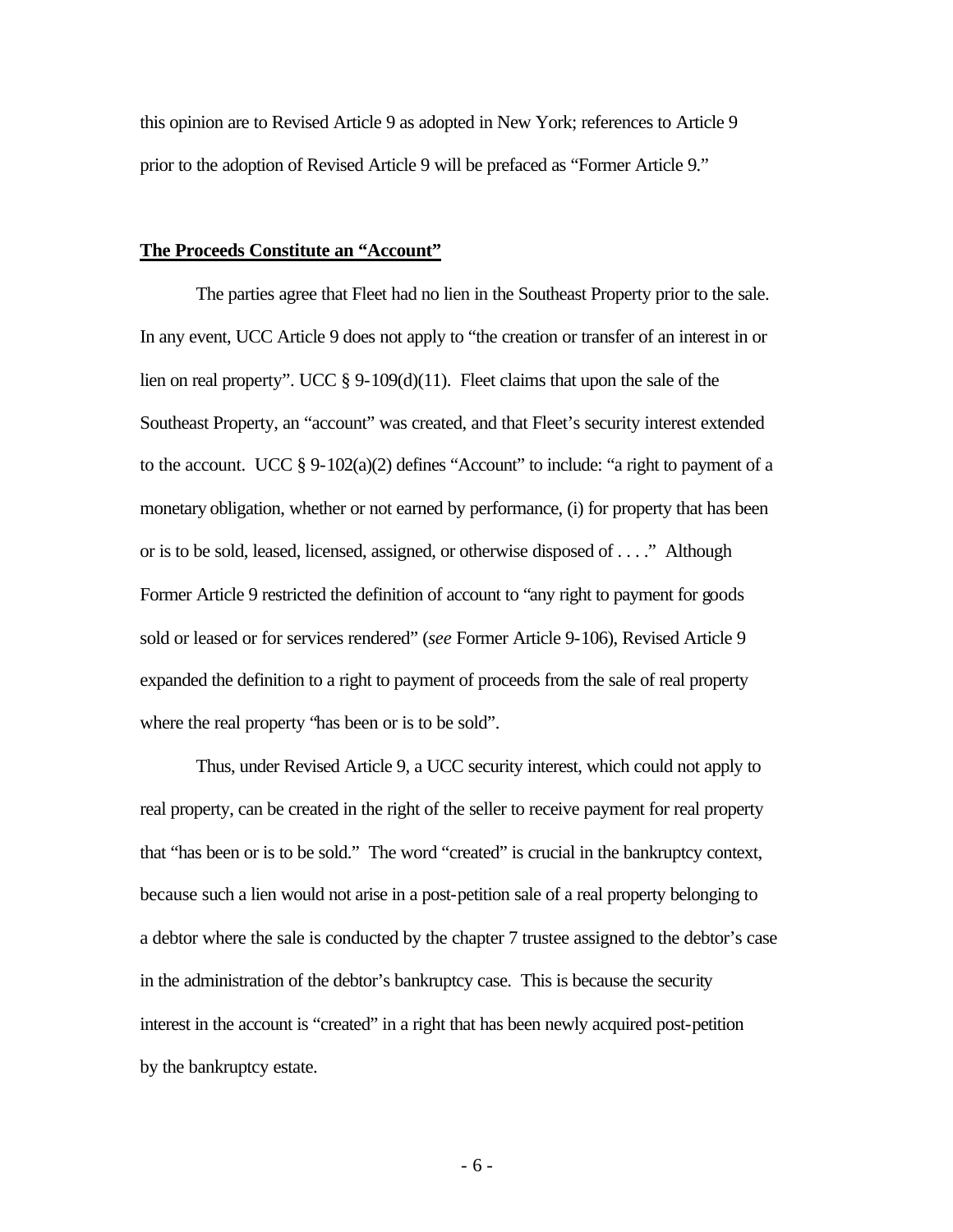Section 552(b) of the Bankruptcy Code states that security interests in property "acquired before the commencement of the case," including proceeds, profits, rents or the like that result from the pre-existing security interest will extend post-petition to such proceeds, profits or rents "to the extent provided by such security agreement and by applicable nonbankruptcy law, except to the extent that the court, after notice and a hearing and based on the equities of the case, orders otherwise." Section 552(a) of the Bankruptcy Code provides a different rule where the creditor does not hold a security interest in property prior to the bankruptcy filing:

Except as provided in [Section 552(b)], property acquired by the estate or by the debtor after the commencement of the case is not subject to any lien resulting from any security agreement entered into by the debtor before the commencement of the case.

Section 552(a) provides the normal rule, that a creditor's pre-petition security interest in accounts will not extend to the post-petition proceeds of a trustee's sale of real property.

This, as the Court has alluded, is not a normal case. Mr. Banner sold the Southeast Property as part of the Personal Bankruptcy Case and later determined that the Southeast Property, and consequentially the Proceeds, was not property of the estate in the Personal Bankruptcy Case. At the time the Southeast Property was sold, no bankruptcy case had been commenced against this Debtor, and no bankruptcy estate existed. Thus, when the Debtor's right to payment of the Proceeds arose pre-petition, in the parlance of Article 9 an "account" was created.

Because Fleet's security interest, if properly perfected by filing of the financing statement, would extend to the Proceeds as an "account," this Court does not decide whether the Proceeds also constitute "general intangibles."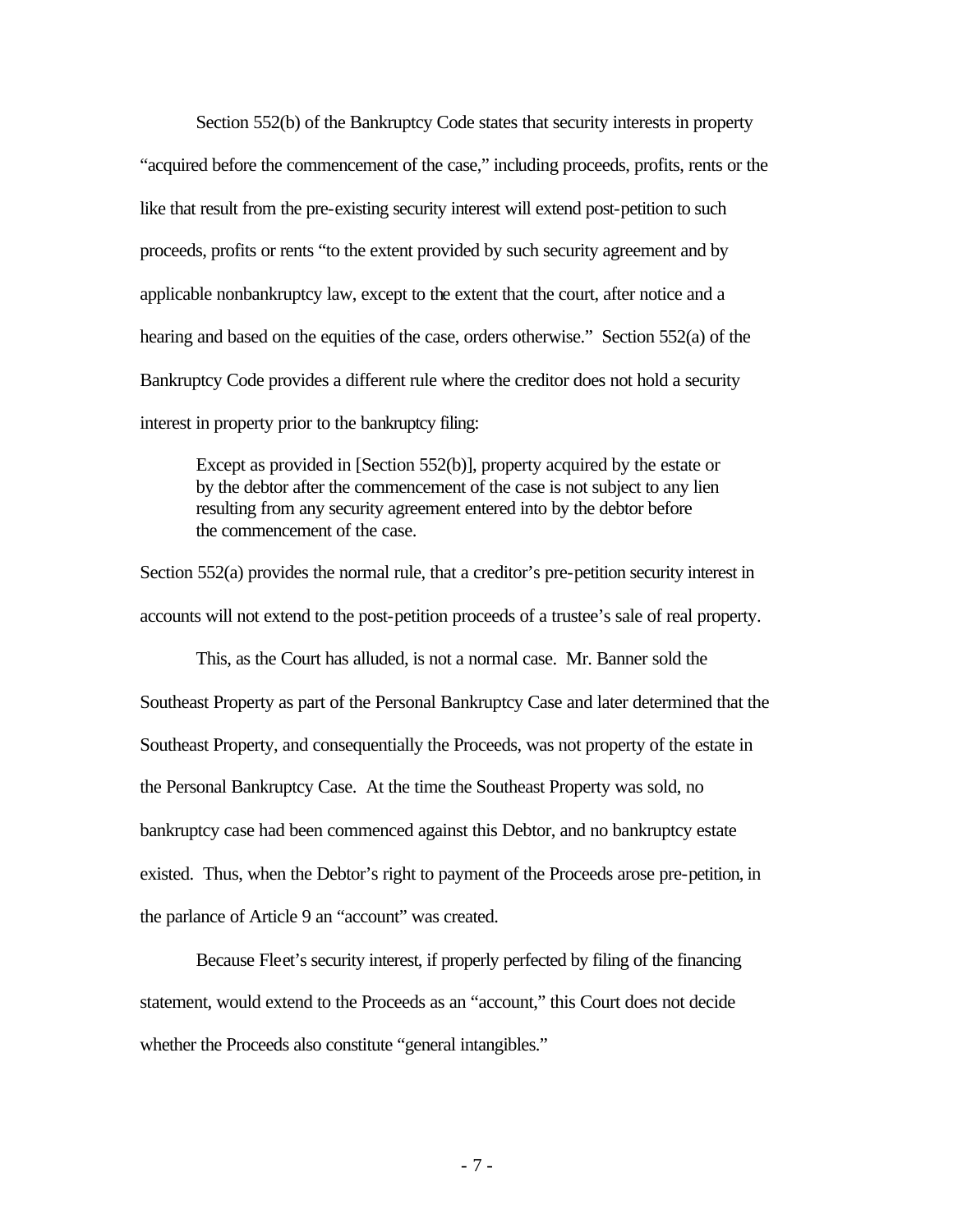### **Effect of Financing Statement Error Unclear**

The only remaining issue is whether Fleet properly executed its financing statement. Fleet's Reply does not assist in answering these questions because it only cites Former Article 9 and case law prior to the adoption of Revised Article 9.

Under UCC § 9-503(a), the name of a debtor that is a "registered organization"

(e.g., a corporation) is sufficiently provided in a financing statement "only if the

financing statement provides the name of the debtor indicated on the public record of the

debtor's jurisdiction of organization which shows the debtor to have been organized".

UCC § 9-506 discusses the effects of errors or omissions in financing statements. First, UCC § 9-506(a) states that a financing statement "substantially satisfying" the requirements of Revised Article 9 will be effective even if it contains "minor errors or omissions, unless the errors or omissions make the financing statement seriously misleading." Next, UCC 9-506(b) states:

Except as otherwise provided in section (c), a financing statement that fails sufficiently to provide the name of the debtor in accordance with Section 9-503(a) is seriously misleading.

Section 9-506(c) describes the procedure by which it an inaccuracy in the name of a "registered organization" may be shown to be not "seriously misleading":

If a search of the records of the filing office under the debtor's correct name, using the filing office's standard search logic, if any, would disclose a financing statement that fails sufficiently to provide the name of the debtor in accordance with Section 9-503(a), the name provided does not make the financing statement seriously misleading.

Several factual issues must be determined before the Court can determine whether

Fleet's financing statement was properly executed. First, it is not clear whether Fleet has

complied with UCC 9-503(a) because it has not been shown that Fleet provided "the